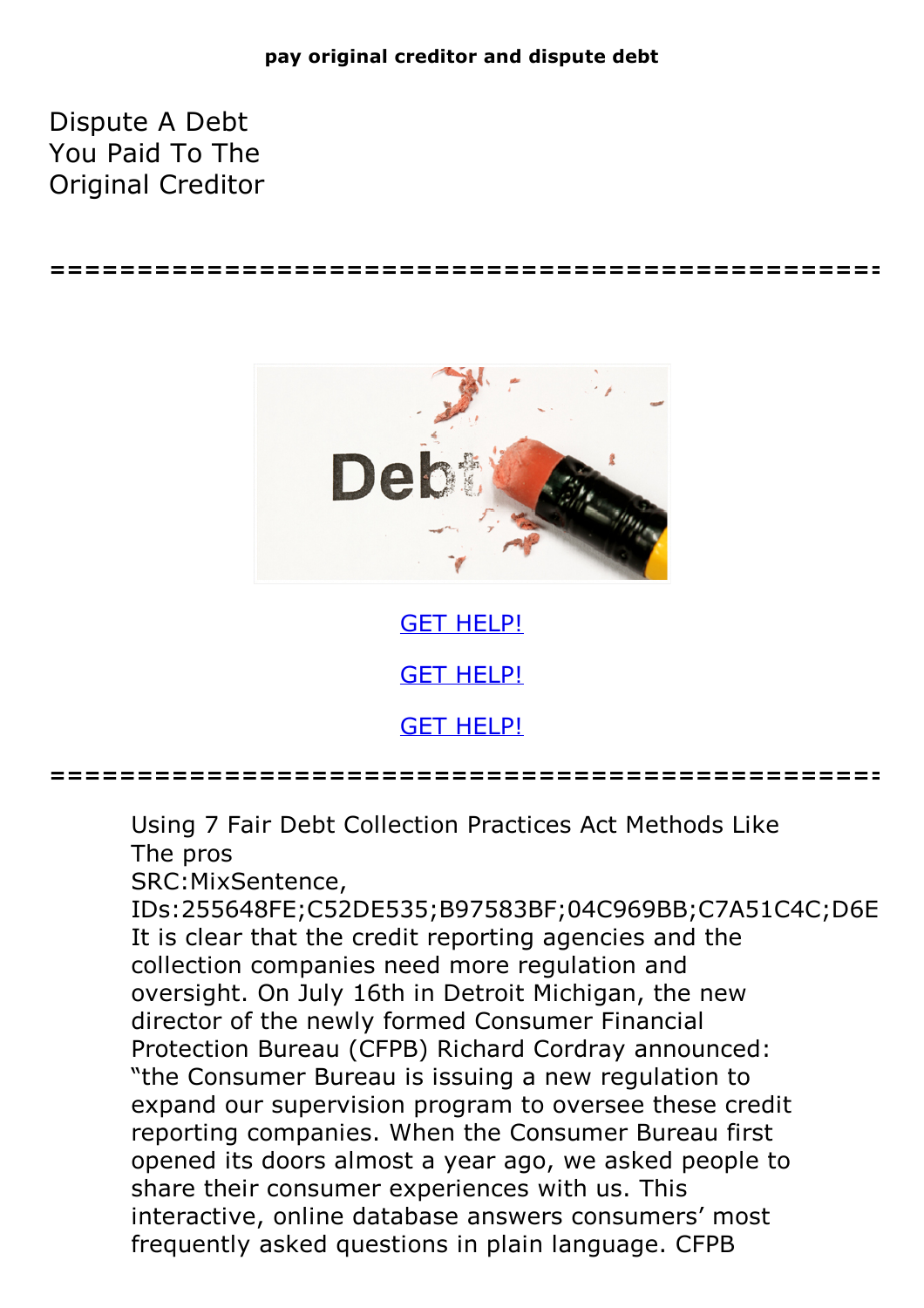website, the CFPB is also publishing new questions and answers about debt collection in its Ask CFPB database. The questions cover topics such as the definition of <sup>a</sup> debt collector, the best way to negotiate a settlement with a collector, and what a collector has the authority to do. One way of looking at it is like this: Suppose you borrowed \$50.00 from your best friend Lisa, then her friend Brian came up to you and said he bought your debt from Lisa and you now owe him the money you once owed to Lisa. Their word on official looking letter- head or <sup>a</sup> phone call is not enough. Complaint Assistant. Unlike the Attorney General, the

FTC doesn't have the option of fighting solely on your behalf, but if it receives enough complaints against GC Services it will mount an investigation and Los Angeles may have to find another collection agency to handle county fines. The Fair Debt Collection Practices Act (FDCPA) gives us the legal authority to request a validation of a debt claimed by a collection agency. The debt validation process can be found in Section 803 of the Fair Debt Collection Practices Act (FDCPA). A fair debt attorney can also file suit against collection agencies in federal court. Now that we know who the debt validation process refers to - collection agencies and NOT CRA's (credit bureaus), we can now find out how the process works with credit repair. Identity theft, which also involves creditors or furnishers of credit information and credit reporting agencies, is now at the top of all fraud complaints received by the FTC. They may also negotiate with creditors on your behalf. It is important to understand that there is some variance between state and federal law and how it applies to your situation may vary from other debtors and collectors in varying jurisdictions. Nondischargeable taxes. Regarding non-dischargeable income taxes, contact the IRS, state revenue department (e.g., the Pennsylvania Department of Revenue), or the local taxing authority to make payment arrangements. Furthermore, your state may provide additional laws that supplement the FDCPA. If the collection agency cannot provide legal proof, they are in violation of the FDCPA and can be sued. When

one considers number of people applying for credit in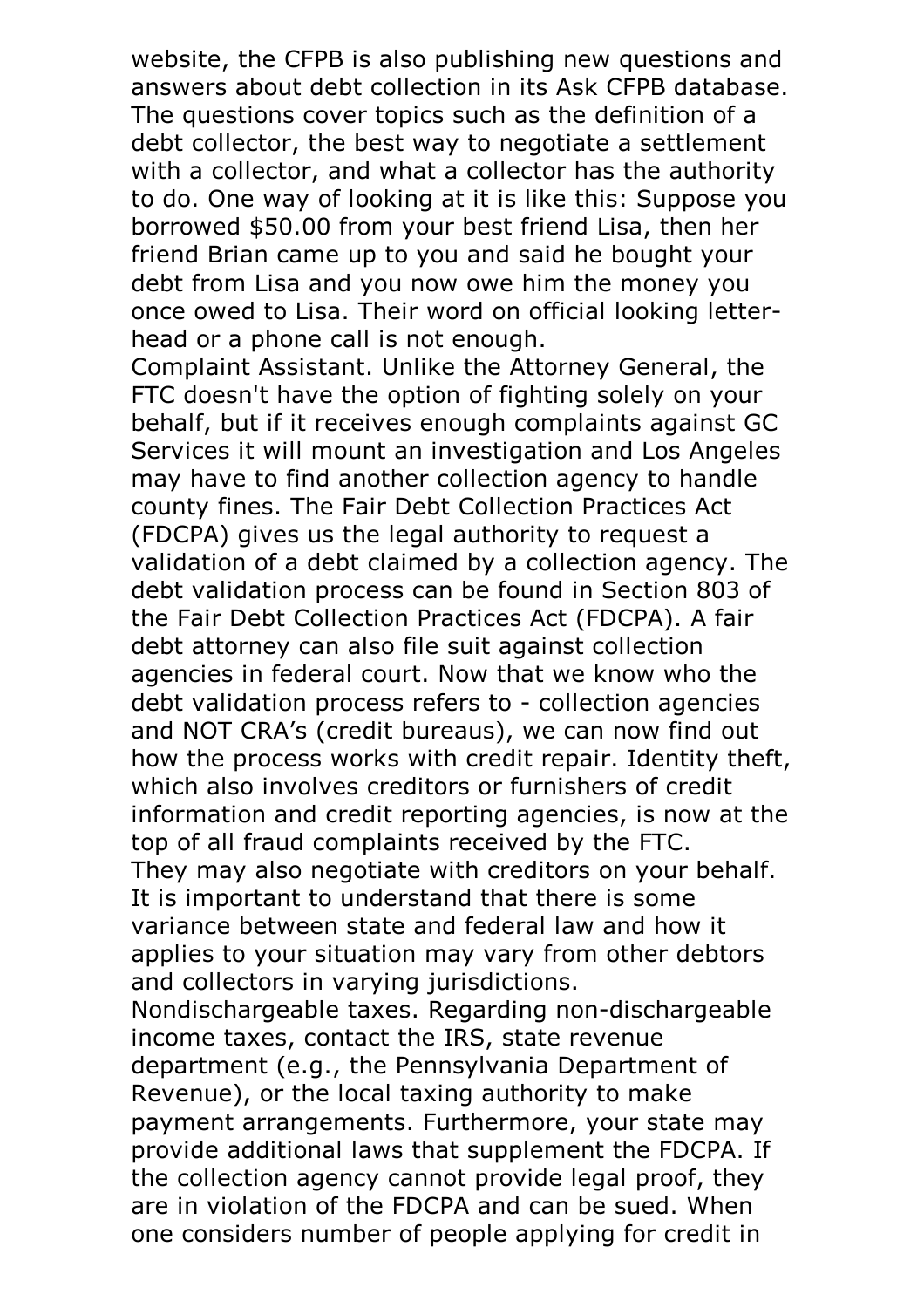the US on a daily basis, the number of persons affected by credit reporting agency mistakes and information mismanagement is absolutely staggering. For many years consumer complaints about credit reports have ranked at the top of all complaints submitted to the FTC for any reason. The Emerson Law Firm has years of experience

assisting Oak Park residents with consumer protection matters, including debt collection issues, and we can speak with you today about your situation. Calling debtors at certain times and places, including unusual times and places (including before 8 a.m. Again, debt collectors calling out of the blue can feel very intimidating, but you actually have a lot of rights and there are many procedures they need to carry out before they can take any action on your debt. This can be a hassle -- it can create a lot of work for you to change direct deposits that you might receive and bills that are automatically paid from your bank account. Even if you have <sup>a</sup> lot of accumulated debt, the debt collector is not allowed to move your home or your property, without their full consent. Credit reporting agencies and collection agencies try to defend (even in courts of law) severely flawed business models that make it extremely difficult if not impossible for the average consumer to call them on their mistakes and get relief from practices that are intentionally harmful to a consumers credit file.

The complete Strategy of Can A Debt Collector Sue Me SRC:MixSentence,

IDs:07E6B777;36ED8516;BC9426B5;2BBAC068;6A9187B0;813I You'll get an Insolvency Practitioner who will look at your expenses and decide a reasonable amount for the monthly repayment, based on what you can afford. You will make small, monthly payments towards your debt.<br>You can do things on your terms, but ignoring the situation will not make them go away. However, this is an extreme circumstance, and there are many, many steps and things you can do to make sure a debt never goes to court. However, post-bankruptcy payments on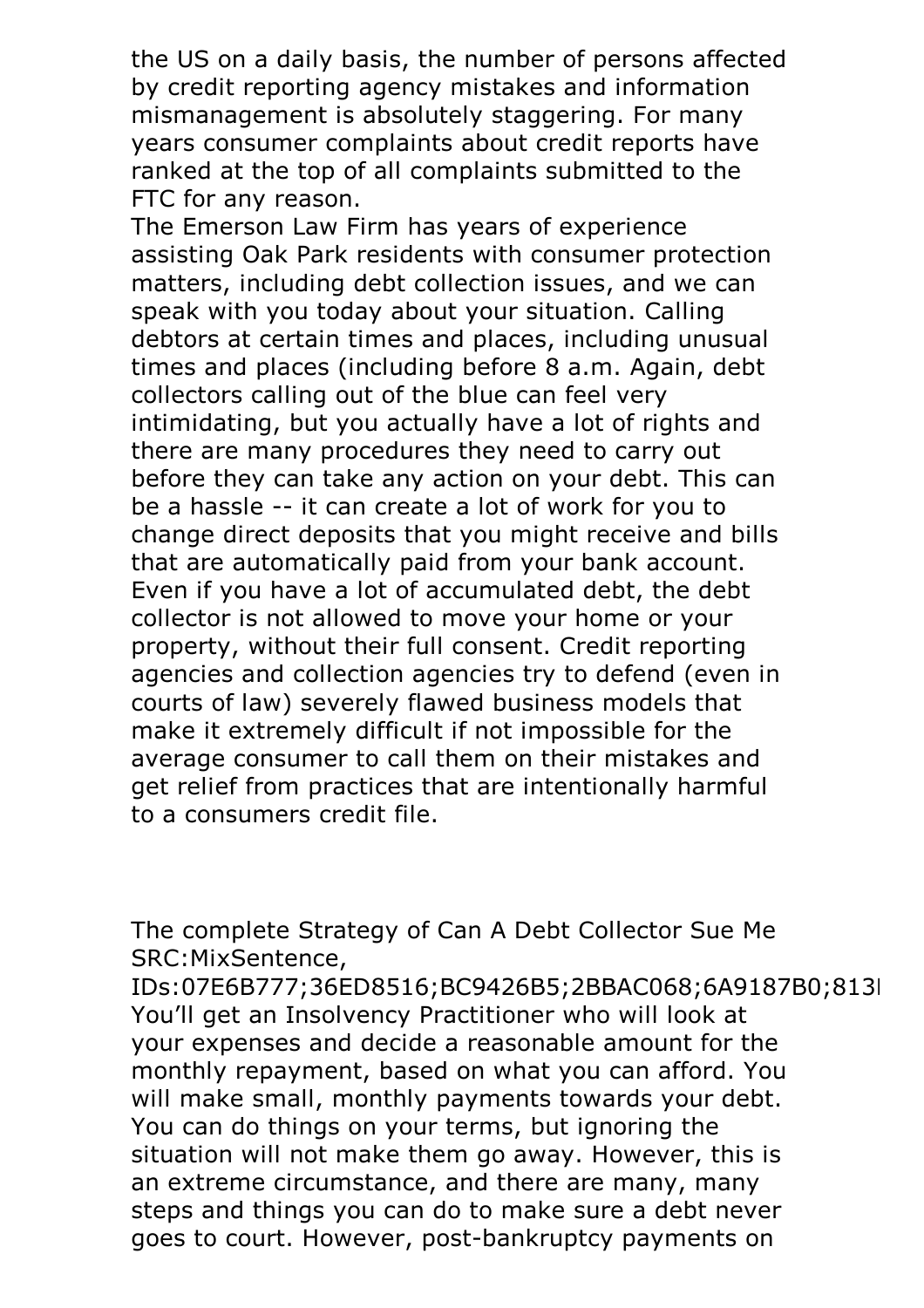a reaffirmed debt, whether on-on-time or late, should show on your credit report. However, they will affect your credit score, so if you can manage to pay off your debt, it will be better for you financially. The funny thing is that if you dont have money they wreck your credit to try to get you to pay money, when in reality they wreck your credit to make it harder to find a job to pay the money! When faced with a reality that we find disagreeable, one of our first reaction is usually to ignore it. Make sure you find out exactly what they want by calling you, and request a copy of the original credit contract, to prove that you owe the debt. State and federal laws, including the Fair Debt Collection Practices Act (FDCPA) prohibit debt collectors from calling you before 8:00am or after 9:00pm. Debt collectors cannot swear at you or insult you. Consumer Credit Protection Act (CCPA)-This federal law controls how much money can be garnished from your wages when you owe a debt. If you owe unsecured debt such as credit card debt, collectors must typically sue you before they can go after your property, including money in your bank accounts, or try to garnish your wages. Debt collectors have one goal - to inspire you to make a payment. For one-off payments, you can pay over the phone with a debit card, via a payment slip, via bank transfer or by cheque. So, if a debt collector claims to have the right to know your bank account details or card number, they are lying. The debt collector may be calling the wrong number, they may have you confused with someone else, or they may not realize that you already took care of the debt. If you are getting debt collection calls or robocalls for someone else, here is what you need to know. 5) Harassing phone calls from debt collectors, engaging any person in telephone conversation repeatedly or continuously with intent to annoy, abuse, or harass any person at the called number. This can be completed by getting on the phone with the collector and asking about the company details, such as, where they're from and who is the agent that is assigned to the specific debt (if any). Don't say anything to a debt collector on the phone that admits liability for the debt. It's not uncommon to be sued by a debt collector over a debt,